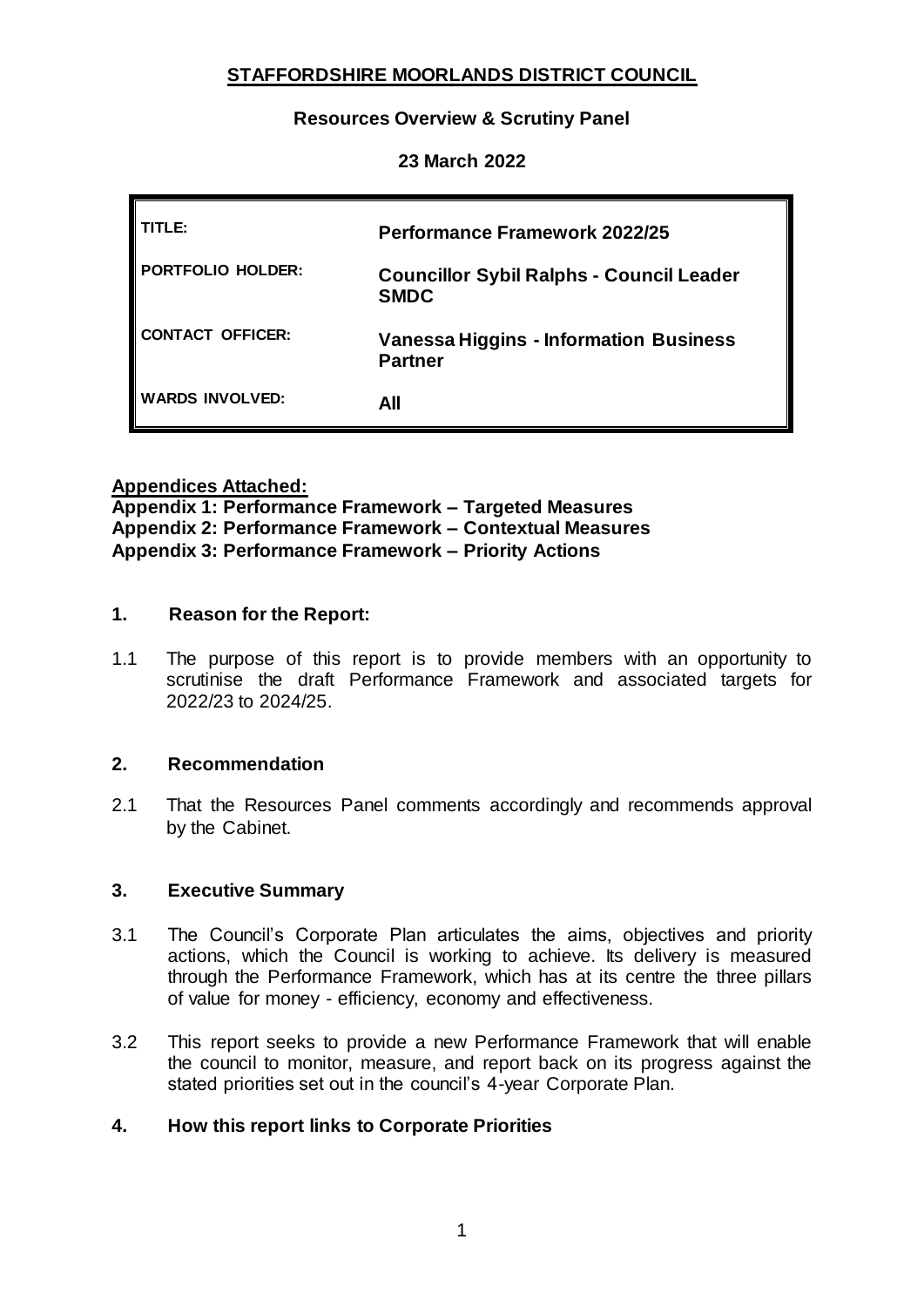4.1 The purpose of the report is to enable the monitoring of progress against the Council's corporate priorities. As such this report has linkages to each of the Council's Corporate Plan aims.

### **5. Options**

5.1 Members are asked to consider the proposed targets and to suggest amendments if they consider that they are necessary.

### **6. Implications**

- 6.1 Community Safety (Crime and Disorder Act 1998) None
- 6.2 Workforce None
- 6.3 Equality and Diversity/Equality Impact Assessment This report has been prepared in accordance with the Council's Diversity and Equality Policies
- 6.4 Financial Considerations Effective Performance Management contributes to the Council's financial objectives
- 6.5 Legal None
- 6.6 Sustainability None
- 6.7 Internal and External Consultation The targets proposed have been agreed in conjunction with senior managers through the Service Planning process
- 6.8 Risk Assessment A robust Performance Framework is a critical tool in controlling and mitigating risks.

### **ANDREW P STOKES Chief Executive**

#### **Background Papers Location Contact details**

Performance Framework 2022/25 Service Plans

Available on request V Higgins, Ext 4057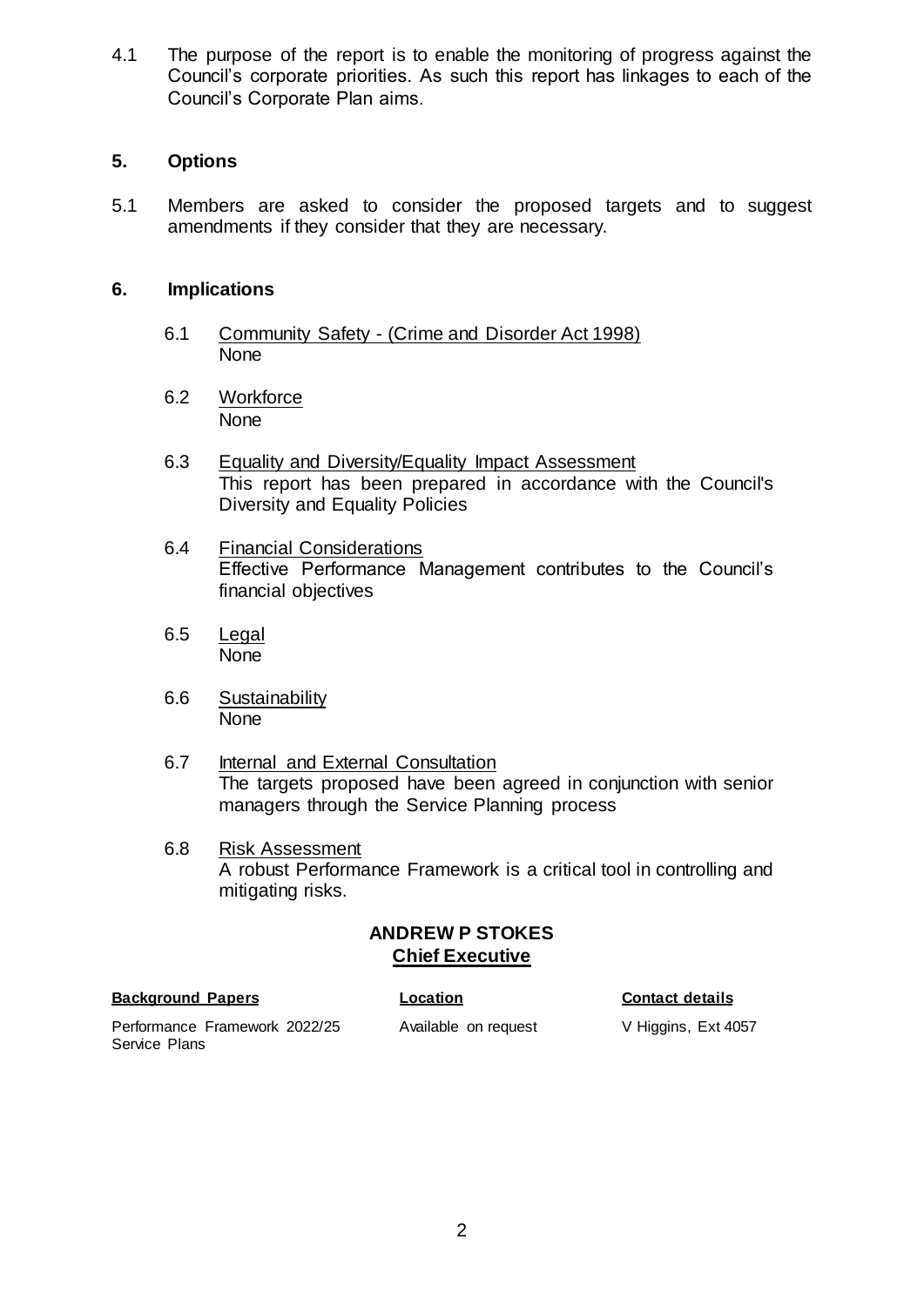# **7. Background and Introduction**

- 7.1 The Council's 4-year Corporate Plan (2019-2023) articulates the aims, objectives and priority actions, which the Council is working to achieve over that period. The Plan was approved in October 2019 and required a new Performance Framework that could measure its delivery and also aid effective scrutiny through more focused and balanced reporting; celebrating success and promoting improvement.
- 7.2 The Performance Framework is built around the Council's key objectives whilst also ensuring that the three pillars of value for money (efficiency, economy and effectiveness) remain central.
- 7.3 The Framework is made up monthly, quarterly and annual measures and the Council reports by exception on all monthly and quarterly measures but has moved away from a 'dashboard' approach to one which reflects the whole Framework. The annual contextual measures are reported in the Annual Report, which also provides an overview of the Council's progress in delivering its Corporate Plan and the results of value for money benchmarking.

# **8. Performance Framework 2022/25**

- 8.1 Targets covering a 3-year period are owned and managed by Heads of Service across the authority, and are communicated to teams through service plans and individual performance objectives via the PEP process. Managers have been asked to review and refresh these targets for the period 2022/23 to 2024/25 based upon current performance levels and national benchmarks, where available.
- 8.2 In some cases Managers have proposed the removal, addition or amendment of performance measures. Such instances have been highlighted within the Appendices to this report and have been considered by senior management.
- 8.3 The 2022/25 Framework also reflects a number of new areas of focus for the Council, which will be reported on by exception:
	- the council's own metrics developed to measure its progress in meeting its climate action plans
	- new measures in relation to the delivery of facilities management arrangements through the new joint venture company in partnership with Norse.
- 8.4 As well as measuring our performance against these targets, the council will also monitor and report back to this committee on the priority actions contained within the Corporate Plan. These are shown within Appendix 3 and will be overseen internally by the Transformation Board.
- **9. Impact of Covid on performance**